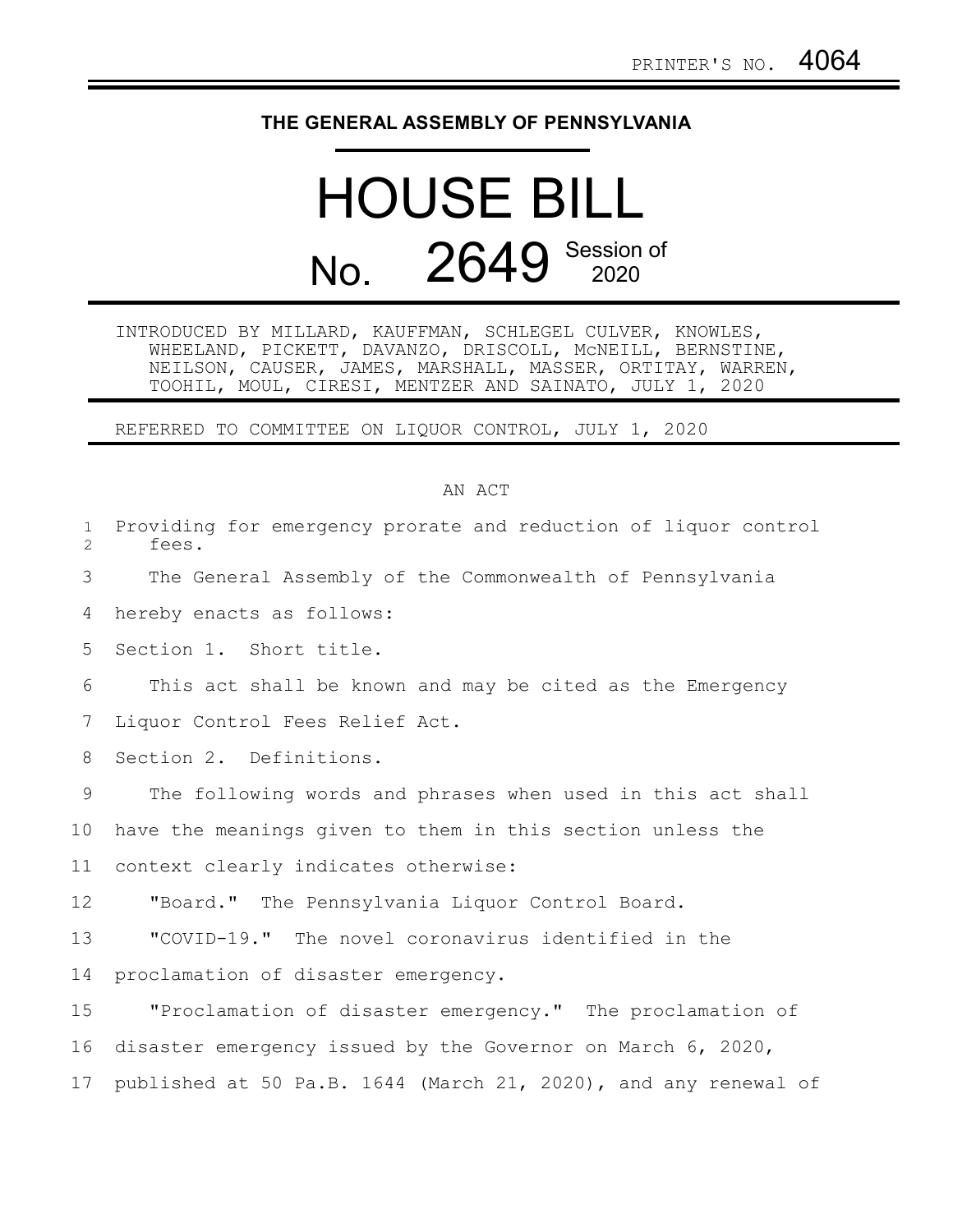the state of disaster emergency. The term includes any proclamation of disaster emergency related to COVID-19. Section 3. Emergency prorate and reduction of liquor control fees. (a) Assessment of fees.--Notwithstanding any other provision of law, the board shall prorate and reduce the amount of fees assessed under all of the following based on the duration of the proclamation of disaster emergency: (1) Section 614-A of the act of April 9, 1929 (P.L.177, No.175), known as The Administrative Code of 1929. (2) Sections 405, 409, 410, 435, 439, 469, 504, 508, 704, 707 and 723 of the act of April 12, 1951 (P.L.90, No.21), known as the Liquor Code. (b) Payments.--Notwithstanding any other provision of law, the fees assessed under the provisions specified under subsection (a) shall be due January 1, 2021. Section 4. Temporary regulations. (a) Temporary regulations.--In order to facilitate the prompt implementation of this act, the board may promulgate temporary regulations within 30 days of the effective date of this section. The temporary regulations shall expire no later than 30 days after the publication of the temporary regulations. The temporary regulations shall not be subject to any of the following: (1) Section 612 of the act of April 9, 1929 (P.L.177, No.175), known as The Administrative Code of 1929. (2) Sections 201, 202, 203, 204 and 205 of the act of July 31, 1968 (P.L.769, No.240), referred to as the Commonwealth Documents Law. (3) Sections 204(b) and 301(10) of the act of October 1 2 3 4 5 6 7 8 9 10 11 12 13 14 15 16 17 18 19 20 21 22 23 24 25 26 27 28 29 30

20200HB2649PN4064 - 2 -